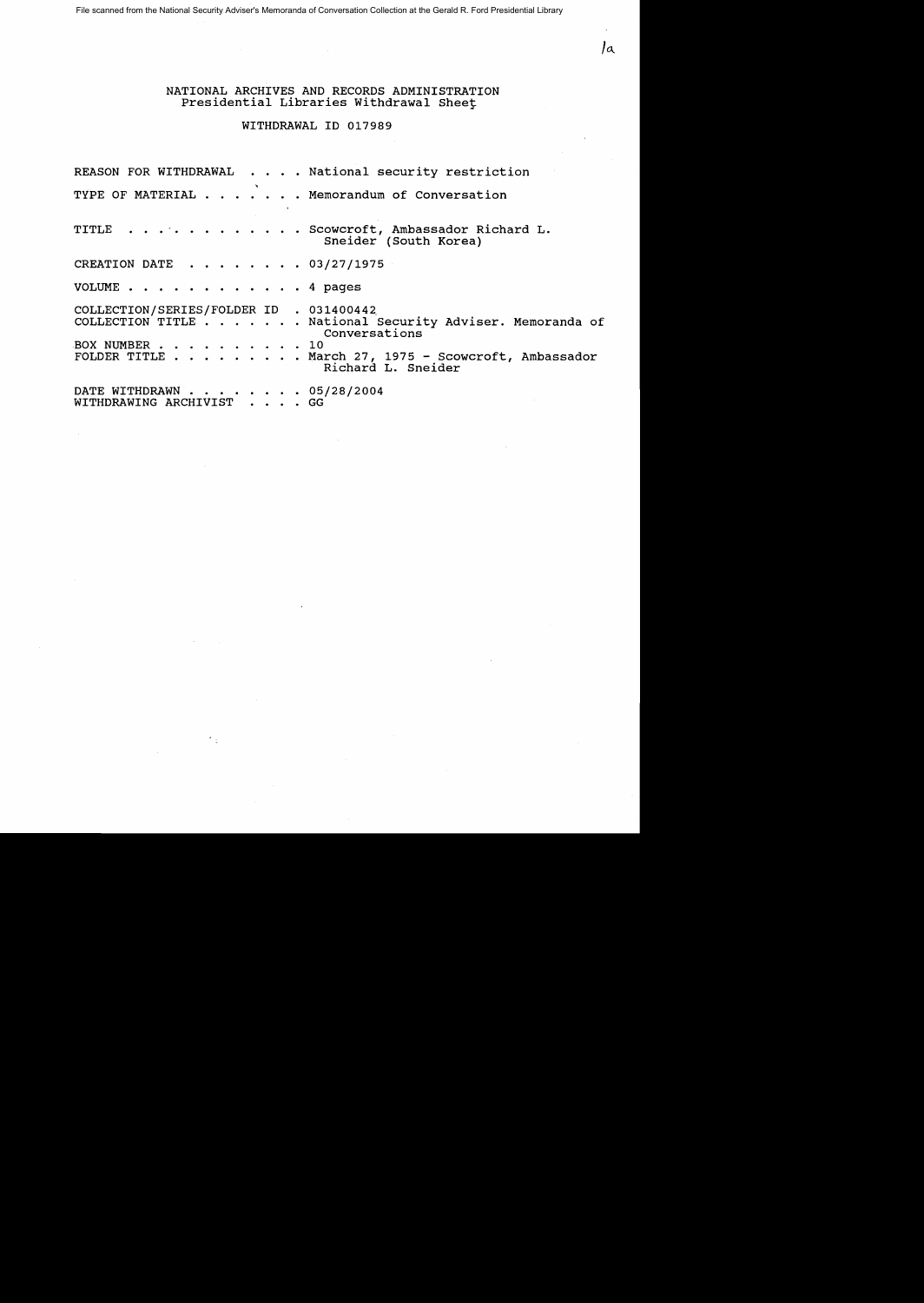MEMORANDUM 4796

## NATIONAL SECURITY COUNCIL

SEGRET July 10, 1975

MEMORANDUM FOR: GENERAL SCOWCRO FROM: W. R. SMYSER

SUBJECT: Memorandum of Conversation

Attached at Tab A is a memorandum of conversation covering your meeting with Ambassador Richard L. Sneider.

RECOMMENDATION:

That you approve the memcon at Tab A.

-SECRET

DECLASSIFIED E.O. 12968, SEC. 3.5 NSC MEMO, 11/24/98, STATE DEPT. GUIDELINES<br>BY 44